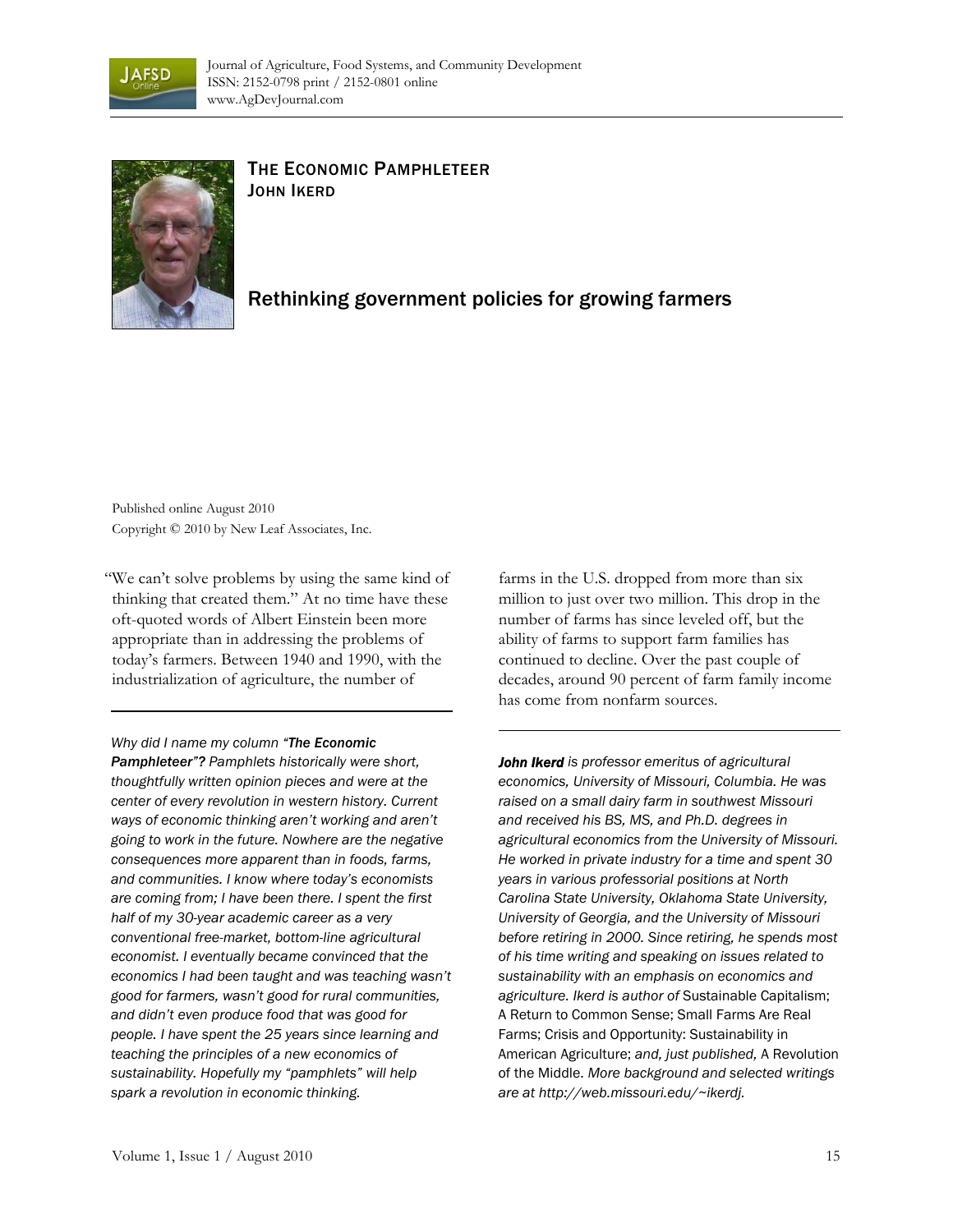In spite of all of the political rhetoric about supporting family farms, government farm programs have consistently subsidized the industrialization of agriculture. As a consequence, farm programs have contributed both directly and indirectly to the demise of family farms. Subsidized, standardized, routinized, and simplified farm management has

effectively coerced or forced fewer farmers on larger farms to produce more food at ever lower economic costs. However, these same strategies are directly responsible for the lack of agricultural sustainability. We can't solve the ecological, social, or economic problems of agriculture today with the same kind of thinking that created them.

Official government estimates for the current stimulus program exceed \$90,000 in government funds per job created. Why not subsidize the creation of new, permanent employment for farmers instead?

conventional commodity production. Government programs to grow more farmers must be based on thinking very different from thinking of the past.

Today's approach to farm policy probably made sense until around the middle of the last century. The manufacturing sector of the economy was

> growing rapidly and good-paying jobs were readily available for most of those who left agriculture. At that time, many of the negative ecological and social consequences of industrial agriculture were unknown. Neither of those conditions exists today. The good-paying manufacturing jobs have gone to other countries. Unemployment is hovering just under 10

We need a new kind of farmer to tackle the challenges of farming today. Sustainable farmers must manage diverse crop and livestock systems in ways that restore soil fertility, manage pests, and sequester solar energy, rather than relying on synthetic fertilizers and pesticides and other fossilenergy–based inputs. Sustainable farmers must manage their farms in ways that reconnect them in positive relationships with their neighbors and their customers. Sustainable farming is inherently management intensive, meaning that it will take more farmers on smaller farms to feed the nation. The food may not be as cheap, but sustainably produced food will be worth paying the full environmental, social, and economic costs. And in order to grow more crops and livestock more sustainably, we also must grow more sustainable farmers.

As stated in the inaugural call for proposals for this journal, "Over the last two decades, a myriad of programs have been started to stem [the loss of farmers]." Some of these programs have met with modest success, such as the USDA Small Farms program. Others have only accelerated the decline, such as those subsidizing beginning farmers in

percent, with little prospect for ever recovering the good-paying manufacturing jobs of the past. With growing recognition of the negative environmental, social, and public health impacts of industrial agriculture, farm policies of the past no longer make economic or political sense.

The only legitimate justification for government involvement specifically in agriculture is food security. Farm policies since the 1950s have focused on food security through economic efficiency and international trade. Farmers are subsidized to produce feed grains for export while we rely on food imports for security. Food security based on international markets is not real food security, as many countries discovered with the skyrocketing food prices of 2008. The new thinking would focus farm policy on long-run, domestic food security, through restoring the natural fertility of the land and growing farmers committed to stewardship of the land. As Wendell Berry has written, "If the land is to be used well, the people who use it must know it well, must be highly motivated to use it well, must know how to use it well, must have time to use it well, and must be able to afford to use it well."